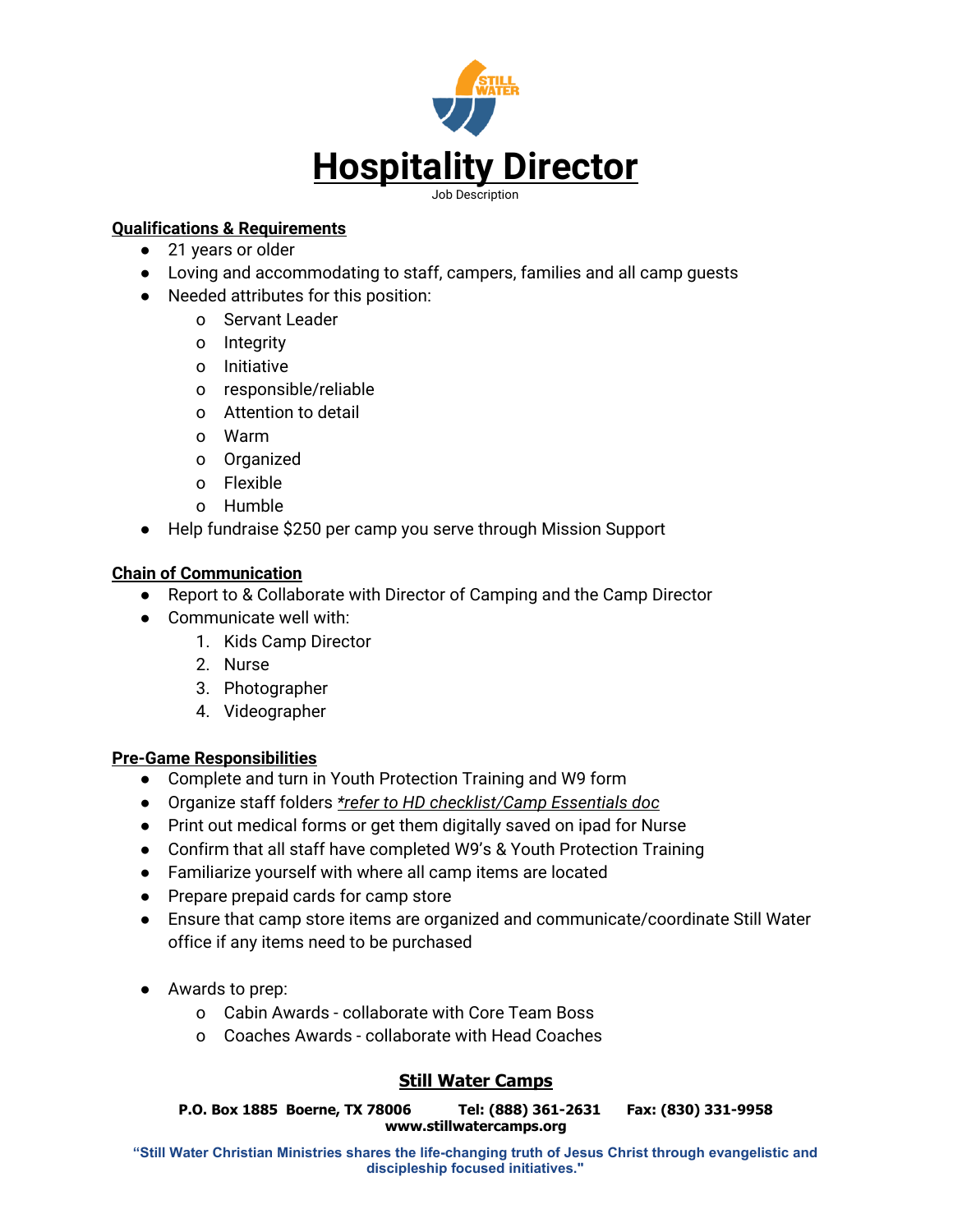

- o Returning Campers third and six year charms
- Things to print/gather:
	- o Updated Schedule
	- o Updated Cabin List
	- o Updated allergies  $\rightarrow$  Kitchen

### **Camp Responsibilities**

- Familiarize yourself with all camp families and guests. Determine special needs and special ways to make staff and families feel appreciated and loved throughout the week. Camp Director will also let you know what needs to be done.
- Meet with Camp Director daily
- Run Camp Store utilizing Core Team Boss and Core Team
- Maintain lost and found? Where is this?
- Check in with photographer, videographer, Kids Camp, Nurse, to make sure they are completing their daily duties
- Check "[emailmycamper@swcm.org"](mailto:emailmycamper@swcm.org) emails from parents daily, print, distribute to Cabins by 4pm

## **Final Day of camp Duties**

- Breakfast
	- Distribute Camper Testimonies
	- Distribute Staff Surveys completed before leaving
	- Make sure each table has pens
	- Make sure each cabin has large envelope
	- Work with Photographer for cabin & AAC picture
	- Work with Videographer for camper interviews
- Chalk Talk
	- Welcome parents as they arrive
	- Make sure refreshments (Coffee & Fruit) are available
	- Have 3rd & 6th year Charms ready Programmer/CD present
	- Make Post Camp Ministry Announcement

## **Post Camp Responsibilities**

- Assist with camp clean up, making sure items return to the appropriate places and can be easily found for the following week.
- Prep TL's for writing thank you cards **before leaving**
- Distribute Love offerings **AFTER** staff complete items on their check lists
- Organize staff lunch

## **Still Water Camps**

**P.O. Box 1885 Boerne, TX 78006 Tel: (888) 361-2631 Fax: (830) 331-9958 www.stillwatercamps.org**

**"Still Water Christian Ministries shares the life-changing truth of Jesus Christ through evangelistic and discipleship focused initiatives."**